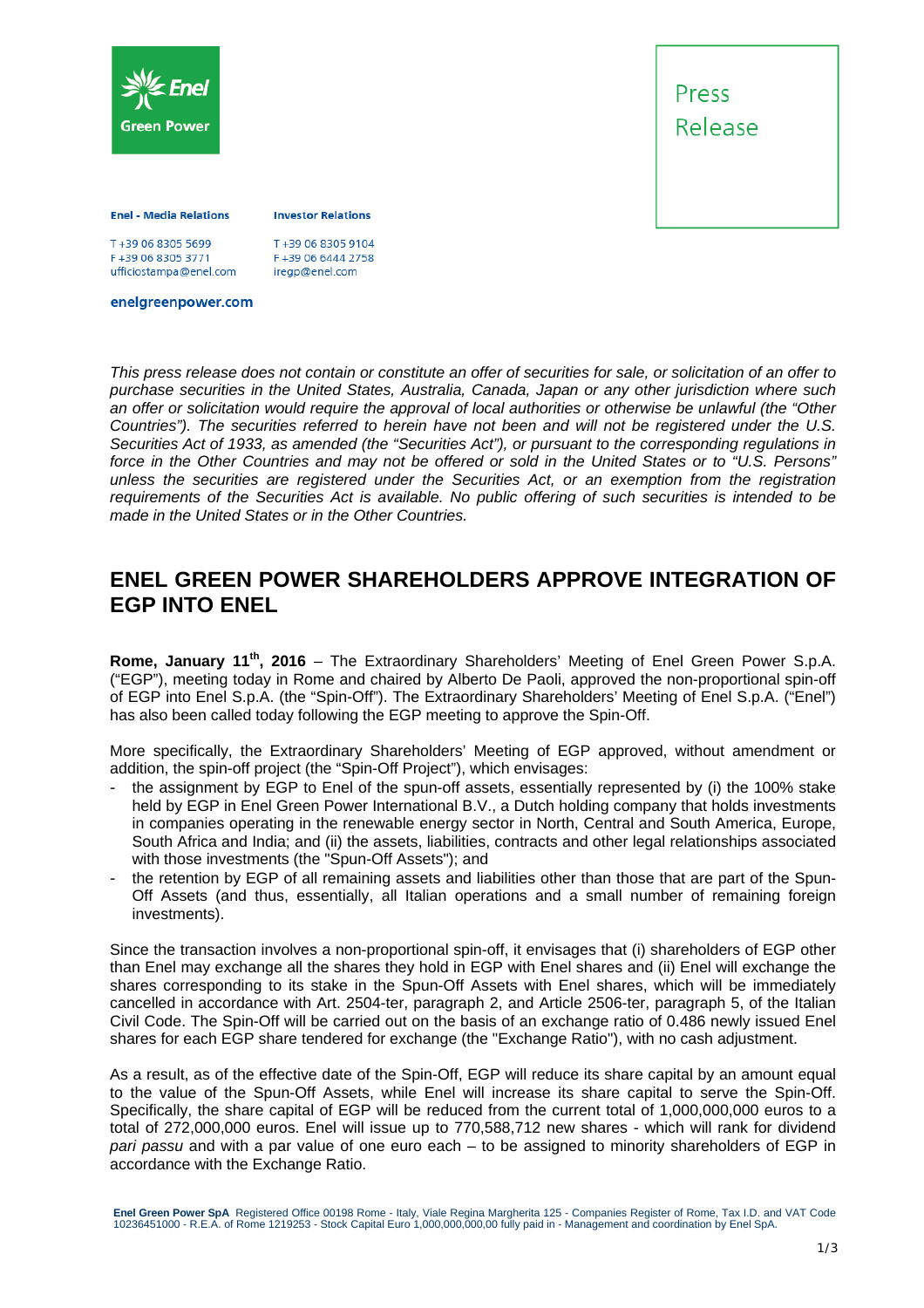

Press Release

As of the effective date of the Spin-Off, Enel will be the sole shareholder of EGP, and EGP shares will cease to be traded on the Mercato Telematico Azionario, the stock exchange organised and operated by Borsa Italiana S.p.A. ("MTA"), and on the Spanish electronic trading system (*Sistema de Interconexión Bursátil,* SIBE).

## **RIGHT OF WITHDRAWAL AND RIGHT OF SALE**

The shareholders of EGP that do not approve the Spin-Off will be entitled to exercise the right of withdrawal pursuant to Article 2437, paragraph 1, letter a) of the Civil Code (the "Right of Withdrawal"), or the right to have their EGP shares purchased by Enel pursuant to Article 2506-*bis*, paragraph 4, of the Civil Code (the "Right of Sale"). The Right of Withdrawal and the Right of Sale may be exercised at the unit settlement value for EGP shares, determined in accordance with Article 2437-*ter*, paragraph 3, of the Civil Code, which is equal to 1.780 euros per EGP share, within fifteen days of the date of registration of the resolution approving the Spin-Off with the Rome Company Register. In accordance with the applicable provisions of law, in the event of the exercise of the Right of Withdrawal and/or the Right of Sale, the associated shares will be made unavailable by the intermediary with which the shares are held until the completion of the Spin-Off. Accordingly, following the exercise of such rights, the withdrawing shareholder may no longer conduct transactions in those shares.

The effectiveness of the Right of Withdrawal and the Right of Sale, and therefore the associated settlement of the shares with payment of the above mentioned settlement value to the shareholders, are subject to the completion of the Spin-Off.

Detailed information on the procedures and time limits for the exercise of the Right of Withdrawal and the Right of Sale will be announced by EGP in compliance with applicable regulations.

### **PROCEDURES FOR THE ASSIGNEMENT OF ENEL SHARES TO EGP SHAREHOLDERS**

The assignment of Enel shares to EGP shareholders other than Enel will take place, on a dematerialised basis through authorised intermediaries, as from the date of the effectiveness of the Spin-Off in accordance with the procedures and timetable to be announced in compliance with the applicable regulations. The share exchange will be free of charge to EGP shareholders.

For more information on the procedures for the assignment of the newly issued Enel shares to EGP shareholders, please see the information document drafted jointly by the companies participating in the Spin-Off pursuant to Article 70, paragraph 6, of the Consob Issuers Regulation – which has been made available to the public by EGP and Enel at their respective registered offices, their websites (www.enelgreenpower.com and www.enel.com), and with the authorised storage mechanism "NIS-Storage" (www.emarketstorage.com) – as well as the information that will be made available promptly by EGP in compliance with applicable regulations.

EGP shareholders who, on the effective date of the Spin-Off, own EGP shares admitted for trading on the Spanish continuous electronic trading system (*Sistema de Interconexión Bursátil,* SIBE) through the Iberclear system will be entitled to sell the Enel shares received in exchange on the MTA, with no additional costs associated with a sale on a foreign market. This right may be exercised within the month following the effective date of the Spin-Off. To this end, Enel and EGP will appoint a special intermediary (an "*entidad de enlace*"). At the end of the above one-month period, the aforementioned shareholders will